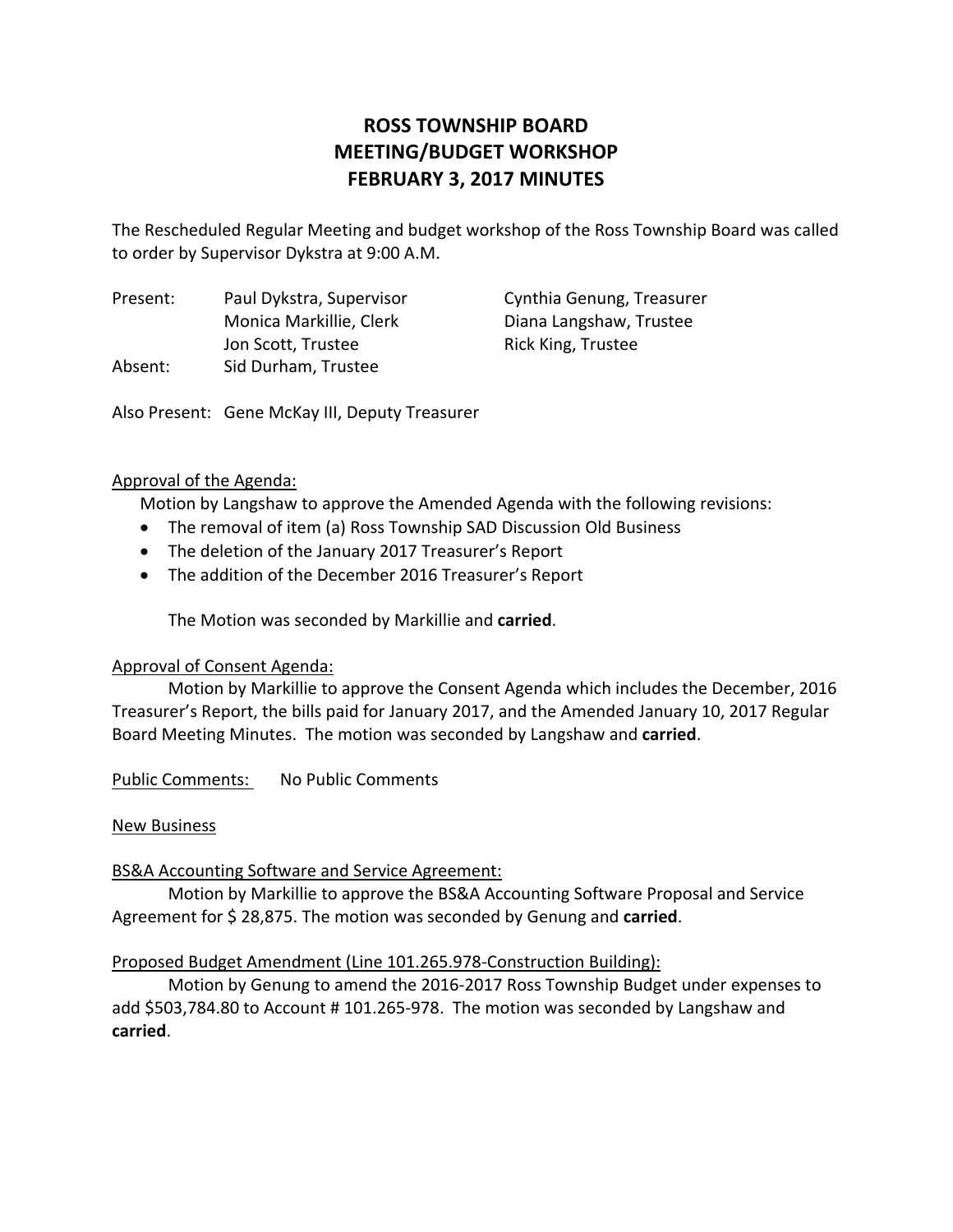#### 2017 BOR Notice:

Motion by Genung to approve the proposed 2017 Board of Review Public Notice as presented. The motion was seconded by Scott and **carried**.

## Resolution to accept BOR Protest Letters for 2017:

Motion by Langshaw to approve the Ross Township Resolution to accept protest letters for the March 2017 Board of Review. The motion was seconded by Scott. Roll Call vote showed: King‐aye, Genung‐aye, Dykstra‐aye, Markillie‐aye, Langshaw‐aye and Scott‐aye. The Motion **carried with all ayes**.

## Resolution to approve the 2017 Poverty Guidelines:

Motion by Genung to approve the Ross Township Property Tax Poverty Exemption Guidelines Resolution for Tax Year 2017. The motion was seconded by King. Roll Call vote showed: King-aye, Genung-aye, Dykstra-aye, Markillie-aye, Langshaw-aye and Scott-aye. The Motion **carried with all ayes**.

## Proposed Amendments to the Park Regulations Ordinance:

Scott submitted a Ross Township Park Amenity Development Matrix for Board review. Scott stated each Park Committee Member was asked to rate the importance in developing and improving eight different amenities at Ross Township Park. Additionally, Scott discussed the proposal for the Parks Committee to hold food truck events at the Park during 2017. The Board discussed the proposal at this time.

Motion by Genung to increase the Ross Township Park daily fee to \$10.00 with the agreement to offer a \$5.00 rebate to Ross Township Residents. The motion was seconded by King and **carried**.

Motion by Markillie to increase the Ross Township Park Seasonal fee to \$25.00 for Ross Township Residents and 40.00 for the non‐Residents. The motion was seconded by King and **carried**.

Motion by King to approve not more than six Food Truck Events at the Ross Township Park during 2017. Included in the motion is the agreement to waive the entrance fees during the events and further consult with Township Attorney, Rob Thall and Township Insurance Representative, Geoff Lanskey to ensure proper licensing and State/Local Regulations are followed prior to scheduling the events. The motion was seconded by Markillie and **carried**.

## 2017‐2018 Budget Workshops:

The Board worked on the proposed 2016‐2017 Fiscal Year Township Budget during this time, see attached.